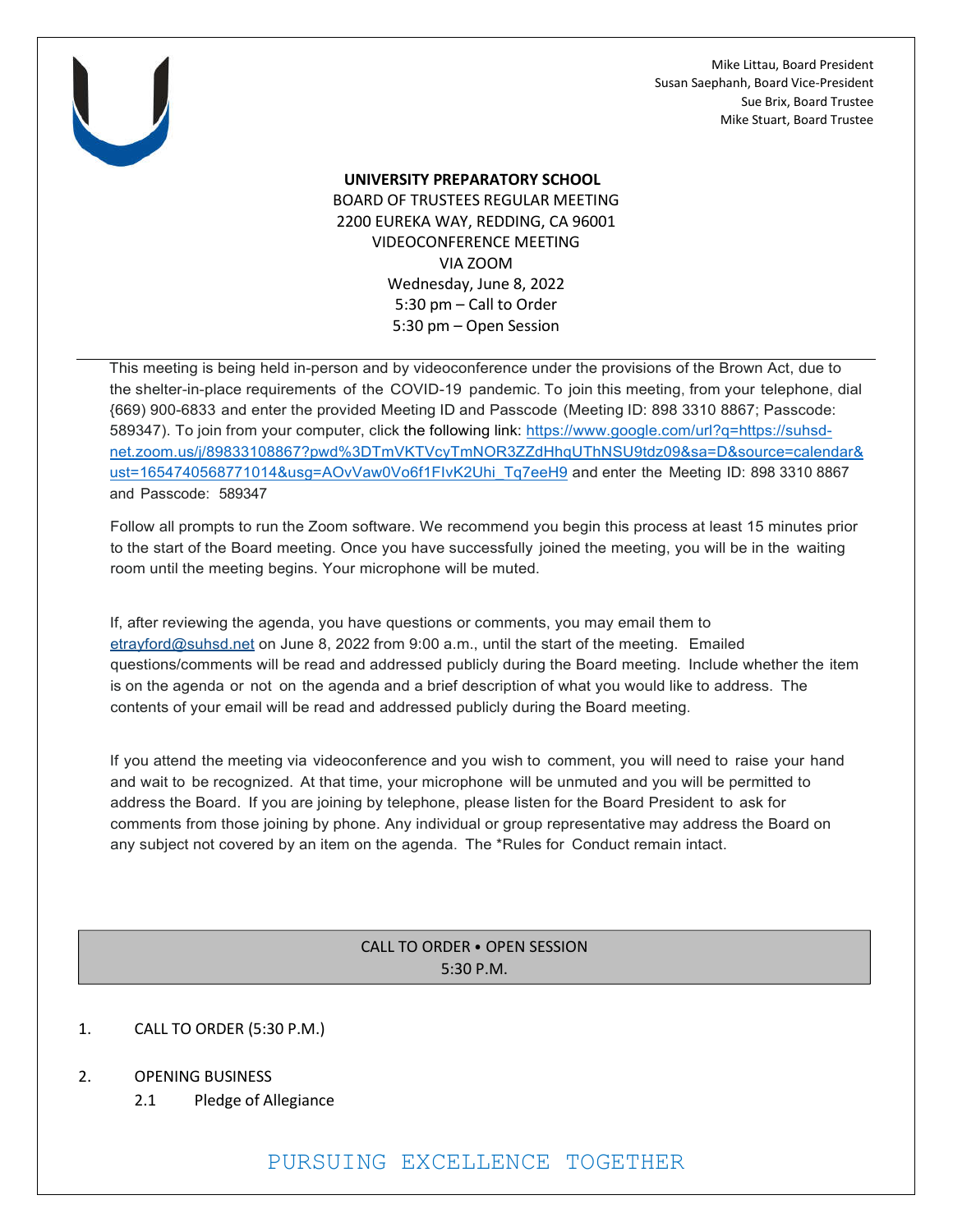## UNIVERSITY PREPARATORY SCHOOL June 8, 2022 SPECIAL MEETING OF THE GOVERNING BOARD

- 3. STUDENT HIGHLIGHTS
- 4. STAFF HIGHLIGHTS
	- 4.1 Recognition of Support Staff

## 5. PUBLIC COMMENT

The public may comment on any specific agenda item or any item of interest to the public that is within the Board's jurisdiction. The Board may limit comments to no more than three minutes pursuant to Board policy. The maximum time allowed for each agenda item shall be 20 minutes. The Board President may further limit the speaking time allowed in order to facilitate the progress of the meeting. As a Rule of Conduct, no person shall orally initiate complaints against individual employees of University Preparatory School at a public meeting of the Board. Such complaints shall be presented to the Superintendent/Principal and/or Board in writing signed by the complainant. Complaints, if presented to the Board directly, will be referred to the Superintendent/Principal for investigation. Citizens should contact the Superintendent/Principal for complaint procedures regarding employees.

- 6. APPROVAL of AGENDA ITEMS/ORDER
- 7. APPOINTMENT OF BOARD MEMBER
- 8. OATH OF OFFICE
- 9. APPROVAL OF CONSENT AGENDA
	- 9.1 Consent Items
		- 9.1.1 Request Approval of May 4, 2022 Regular Meeting Minutes
		- 9.1.2 Request Approval of Overnight Field Trip: Dance Team to St. Mary's College, July 22-25, 2022
- 10. REPORTS
	- 10.1 SUPERINTENDENT/PRINCIPAL REPORT
	- 10.2 BUSINESS REPORT
- 11. ACTION/DISCUSSION ITEMS
	- 11.1 ADMINISTRATIVE ACTION/DISCUSSION
		- 11.1.1 Request Approval of 2022-2023 Course Guide (ACTION)
		- 11.1.2 Request Approval of 2022-2023 Student Parent Handbook (ACTION)
		- 11.1.3 Request Approval of 2022-2023 Bell Schedule (ACTION)
		- 11.1.4 Request Approval of 2022-2023 Academic Calendar (ACTION)
	- 11.2 BUSINESS ACTION/DISCUSSION

PURSUING EXCELLENCE TOGETHER